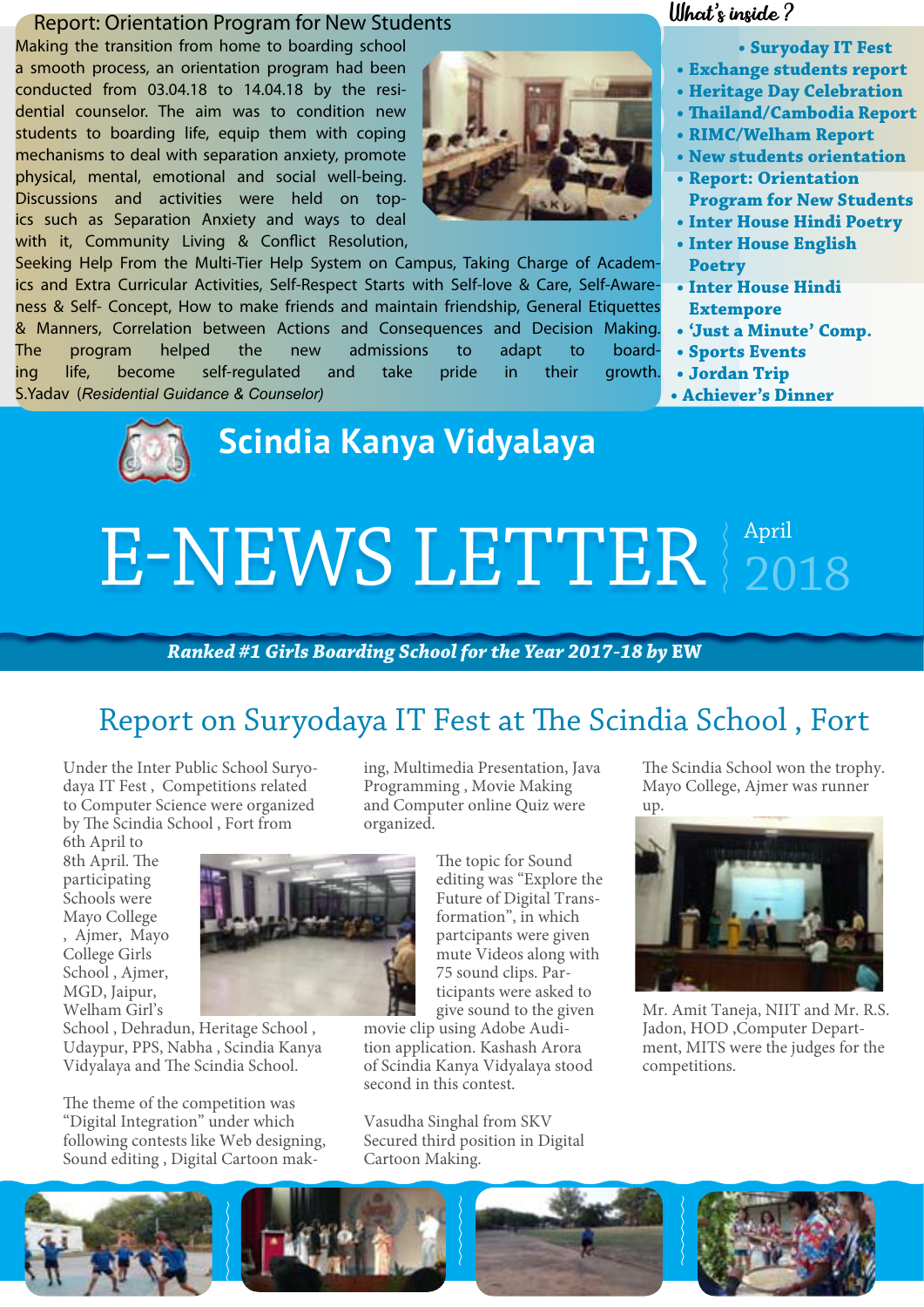### REPORT ON RS CONFERENCE , VARANASI

### Flux to Flow: Turning Mirrors into Windows

This was the theme of the Round Square Conference held at Sunbeam School ,Lahartara, Varanasi from 24 April to 26 April 2018. Eight delegates along with the teacher escort Ms. Shalini Agrawal from the school were part of this conference where seven other schools from across the country joined SKV . This conference was based on the two pillars of Round Square - Democracy and Leadership.The curator of the conference was Mr. Parnab Mukherji a knowledge consultant and a theatre nomad. He was accompanied by the keynote speakers Ms. Asiya Zahoor , a poet and an author from Kashmir and Mr. Sahaj Umang Singh Bhatia, an installation artist and short documentary maker.During the different Baraza sessions , the delegates had an insight into these through role plays, group discussions and different activities .

 Visit to different sites like Dhamek Stupa at Sarnath, Gurudham Temple, Andh Vidyalaya, Trade Facilitation Centre, Vishwanath Temple , Assi Ghat , Balaji Temple, Bharat Mata Temple and Banaras Hindu University added the cultural dimension to the conference. Concern for the deprived sections of the society and to be gratified with what one has was one of the greatest learnings after visiting the Andh Vidyalaya. Detailed Baraza sessions after every visit proved to be very fruitful and qualitative for the delegates. The three- days' conference was an amalgamation of knowledge, culture, communication and fun.

### BIRD WATCHING

On 23rd April , a group of bird watchers set out to chhattri for a field visit. Chhattri is a place built by the Scindias in the memory of their ancestors. People come here for morning walks and to enjoy nature. We could spot different types and varieties of birds namely common myna, bhramani myna, green bee eater, black kite and silver prinia. In this visit we had some more birds to add on to SKVs flying feathers .

### Achiever's Dinner at Principal's Residence

Every year the Achievers Dinner is organized for students at the Principal's Residence in the month of April for their outstanding performances in the field of Academics and Sports. This year it was held on 5th April, 2018. Below are glimpses of the party.





### Report on Jordan Round Square Service Project

A group of five girls accompanied by the Vice Principal, attended a Round Square Service Project in Jordan from the 1st to the 8th of April. This service project was organised by the King's Academy, Amaan, under the agesis of Round Square. The group left for Jordan on the 31st of March. A total of seven schools participated in this project. Upon arrival in Amman, the delegates were taken to Madaba, a small town not too far away. After settling into the hotel, the delegates were taken to Mount Nebo, one of the most important pilgrimage sites for Christians. Once all the teams had arrived, the entire delegation left for Ajloun, a small town situated in the hills. Here they were introduced to the Habitat for Humanity Foundation, Manager, who explained the project that they were going to be involved in.

The students were taken to a construction site where they worked on the construction of two houses for less privileged families. The work involved mixing cement, lugging bricks and then building the walls. Students worked for five to six hours a day. This not only helped them in learning about team building, sharing responsibilities, but also made them aware of the lives of those less fortunate than them. The feeling of satisfaction at having helped someone was indescribable. The icing on the cake was when the students were able to meet the family for whom they were building the house. It

made the project more real and the smiles said it all. The last day at the work site the students were thanked by the family. Even though there was a lot left to be done, everyone was glad to have been part of the process.

Besides all the hard work, students were taken to various important sights in the evenings. They visited, the Ajloun Castle, the Soap House and Biscuit House among other places. A visit to the Dead Sea was a must. Floating in the Dead Sea was amazing. Of course, no delegate returned empty handed as all of them bought packets of Dead Sea mud face packs!! Finally after five days of hard work the delegates were back in Madaba. The last day was reserved for visiting Petra. A three hour drive did not dampen anyone's enthusiasm. The long walk through the natural tunnels was intriguing enough and the sight of the Petra caves was astounding. It was a great learning experience.

The Service Project was an amazing opportunity for the students to learn about other cultures and people. It also helped them learn a lot about themselves, while teaching them important qualities like dignity of labour, importance of cooperation and the sweat and blood involved in physical labour. Stepping out of one's comfort zone always makes one realise ones' true potential. Stepping out into the world makes us realise that there is so much out there.







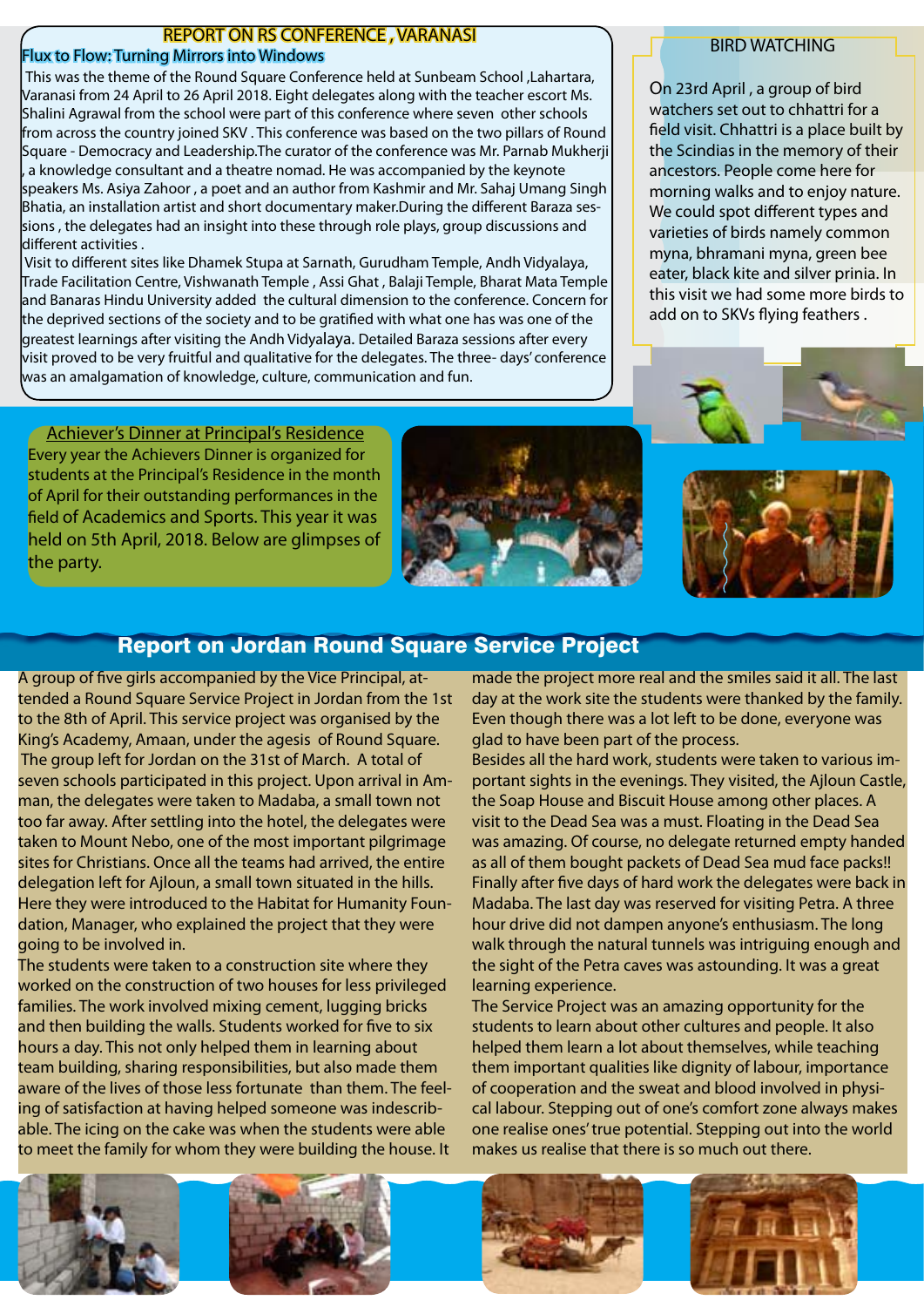### Report of "The world heritage day"

On 18th of April a group of 6 students on the occasion of "The World Heritage Day" went on a heritage trail organized by the Jai Vilas Palace. There were three sites that we covered .Bateshwar, Gadi Padawali, and Mitawali.

We set out from the school at 8.00am and went to the Museum, where 5 other schools from Gwalior joined us.

Our first destination was the Bateshwer group of temples. There are a group of 365 temples which are being restored by the ASI.

Our second destination was Gadi Padawali.It is a temple which has beautiful carvings.It was made during 8-10 century. It is an ornamental temple of Shiva.

Our final destination was Mitawali, we had to climb up a hill ,but as soon as we saw the structure our weariness disappeared.

The Chausath yogini temple design has inspired the design of our parliament house in New Delhi.

In the end, we would like to say that the visit was a very nice experience and despite the fact that the heat was unbearable we will always remember the things we learned.

Thanks to Principal Ma'am and Vice Principal Ma'am,

Students-

1.Palak Agrawal

- 2.Kingzong Doma Bhutia
- 3.Khwahish Yadav
- 4.Bhawana Gurung
- 5. Tarishma Gurung
- 6. Prachi Chib



Escort Teacher- Pavitra Tomar

### Report on Post Conference Tour to

For our post conference tour 7 students and 1 escort teacher departed on 9 th April for Thailand.

We visited the renowned adventure park Noognoch tropical garden and coral island and spent leisure time at the beach. We indulged in an exciting day full of experiences and activities at Safari World and Marine World, We witnessed trained an- imals performing breath taking tricks, We then went the Museum where we saw paintings and eye catching structures made of gems.

We visited the Panorama Archaeological Museum, there we saw the world's largest and spectacular 360 degree painting. There after we visited one of the killing fields where we learnt about the





horrors the people faced in Cambodia under the ruler of Pol Pot. We embarked on a journey to kbal spean which is an Angkor era archeological site and 1000 ligam river. These depict symbols of the Hindu God Shiva. There after we visited big Buddha Pritihang Thom .

The last day we got a chance to visit Angkor, the largest temple complex in Cambodia. It is dedicated to Lord Vishnu. We saw the famous temple known as the Bayon temple which has smile faces.

We visited the Angkor silk farm and we learnt how silk is made without the use of machines.



As a member of Round Square, we have had fruitful exchanges in the past. This year, a tenth grader Claire Lellep, a student from the Birklehof School in Germany was at SKV for over six weeks. During her stay in the school, Claire became a part of the SKV student community, following the school routine like any other student here. She took keen interest in Indian Classical Music, Dance and Yoga as well. She attended two Indian weddings and visited some of the historical sites in Gwalior. Claire also went to Agra to visit the Taj Mahal and Agra Fort. Claire's parents joined us on her farewell day on 23rd April and addressed the school, sharing with us some valuable and unforgettable experiences from their own lives in the five countries they have lived in so far.

Our tenth grade student, Nandini Agarwalla, is now on an exchange for one month to the Birklehof School.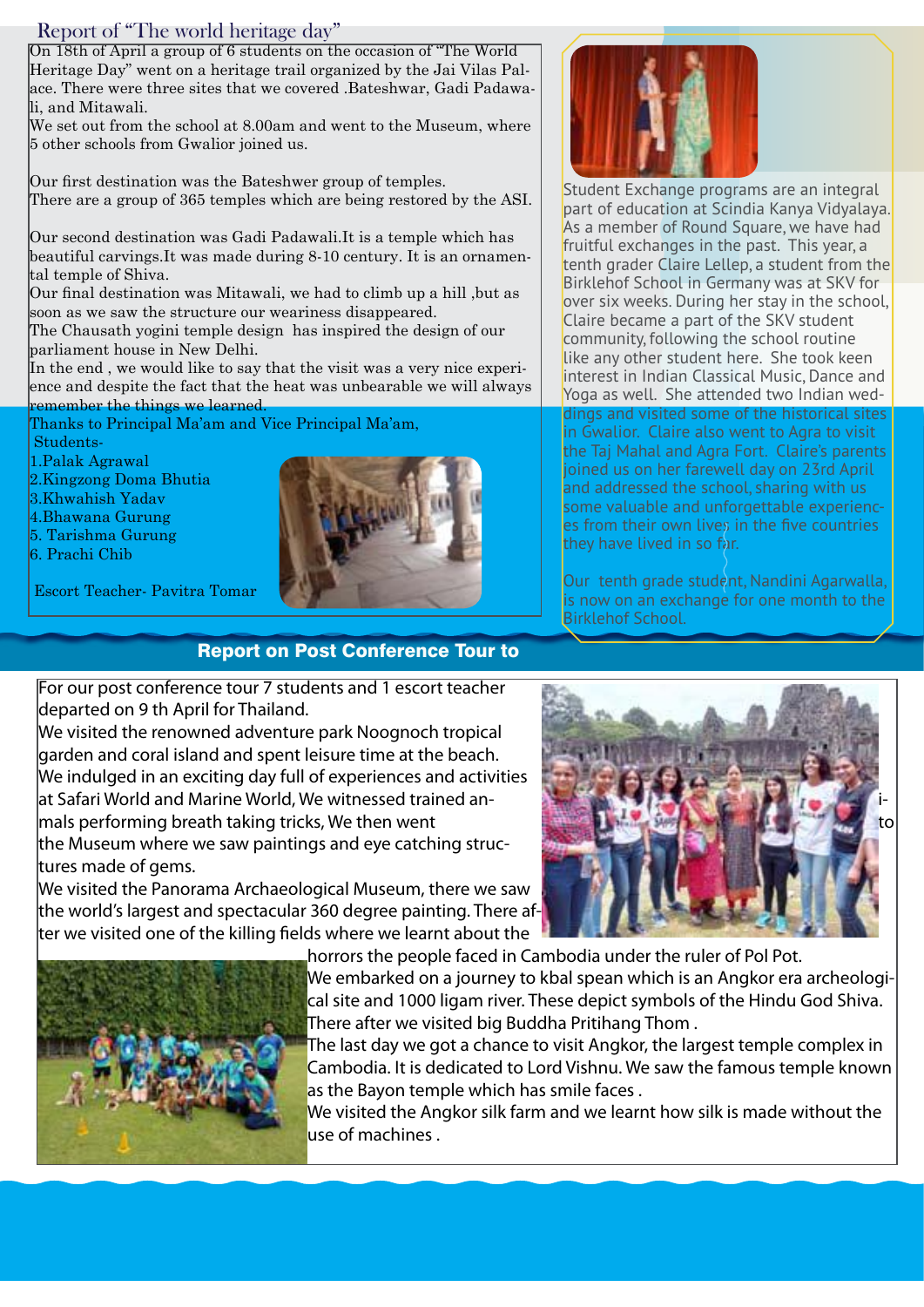### **REPORT ON MCGS, AJMER MUN 2018**

The Mayo College Girls' School MUN was organised from 20th to 23rd April, 2018. The theme of the MUN was "Initiate, Negotiate, Liberate".

Seven girls from our school, namely Alpi Wadhawani, Shatakshi, Ananya Gupta, Khushi Lokwani, Sukanya Dubey, Kanak Khare and Surbhi Bindra participated in the MUN.

The opening ceremony began with a prayer dance in Bharatnatyam followed by a musical symphony by the MCGS orchestra and a contemporary dance.

Then there was a speech by the distinguished journalist Utpal Chatterjee.

The Committee sessions commenced on the same day. All  $\overline{a}$  our girls actively participated in the sessions, making the most of the opportunities. The second day the committee sessions started at 8:30 am

evening, followed by a dance party.

followed by a press conference, where delegates were asked questions based on current affairs in their respective countries. At 7:30pm the delegates attended the Principal's dinner, a social

The third day schedule started with the joint crisis committee where all 200 delegates were put into a committee , The United Nations General Assembly, and had to solve the crisis in hand(that revolved primarily around the US led air strikes in Syria) and had to pass a resolution for the same followed by a feedback session, Parallel to that we had a campaign programme for which two students from each school participated. From our school Sukanya and Khushi were the participants. At 7pm we had our dinner at Aaram Baug Resort, Pushkar,

which was a religious sight for all of us. The closing ceremony saw a very senior retired IFS officer coming in as the Chief Guest and enthralling everyone with his address. The prize distribution ceremony began where Alpi and Shatakshi got Outstanding Delegates Award!

It was overall a learning and enriching experience. The students look forward for such events and competitions.

I thank Principal Madam for giving us this opportunity.

Kavita Pillai

### Report on Round Square Global Conference at Regents International School, Bangkok

A delegation of eight students and one teacher represented the school at the Round Square Global Conference hosted by the Regents International School, Bangkok from 6th April to 10th April 2018. The Conference theme ' Discover More ' was based on the Round

Square Discovery Framework. The Conference was attended by delegates from 13 countries around the world. The inaugural ceremony took place on 7th April and was marked by flag march by delegates from thirty participating schools, a cultural program and introduction of the Baraza leaders. The day was termed as 'Adventure Day'. The students were di-

vided into 12 baraza groups and each group had 12 interesting activities to do. These activities were based on attributes such as compassion, communication, inventiveness, responsibility, tenacity etc. The next day was the 'Cultural Day'. At the Sampran Riverside, a Thai Cultural Center, the delegates had 12 workshops based on the Thai culture awaiting them. These workshops were based on Thai kitchen, kick boxing, garland making, umbrella printing, traditional weaving etc. Post lunch a cultural show on the Thai way of life was put up by the artists at the Riverside. The third day of the Conference gave the delegates an opportunity to serve the local community. The Am-

> nesty International, Mercy Center, Thanksgiving Home were among the places chosen for service. It was the most fulfilling of all the experiences. On 10th April, Ms Khun Lek who is known for her dedication to save the elephants from human abuse delivered the keynote address. The address followed by an interactive session was an eye opener

Everyone pledged to contribute in stopping atrocities against elephants or any other animals in their regions.The Closing ceremony ended with Songkran celebration marking the beginning of the Thai new year. The Conference gave the participants an understanding of the discovery Framework attributes Thai culture and an opportunity to discover more about themselves and the world around them



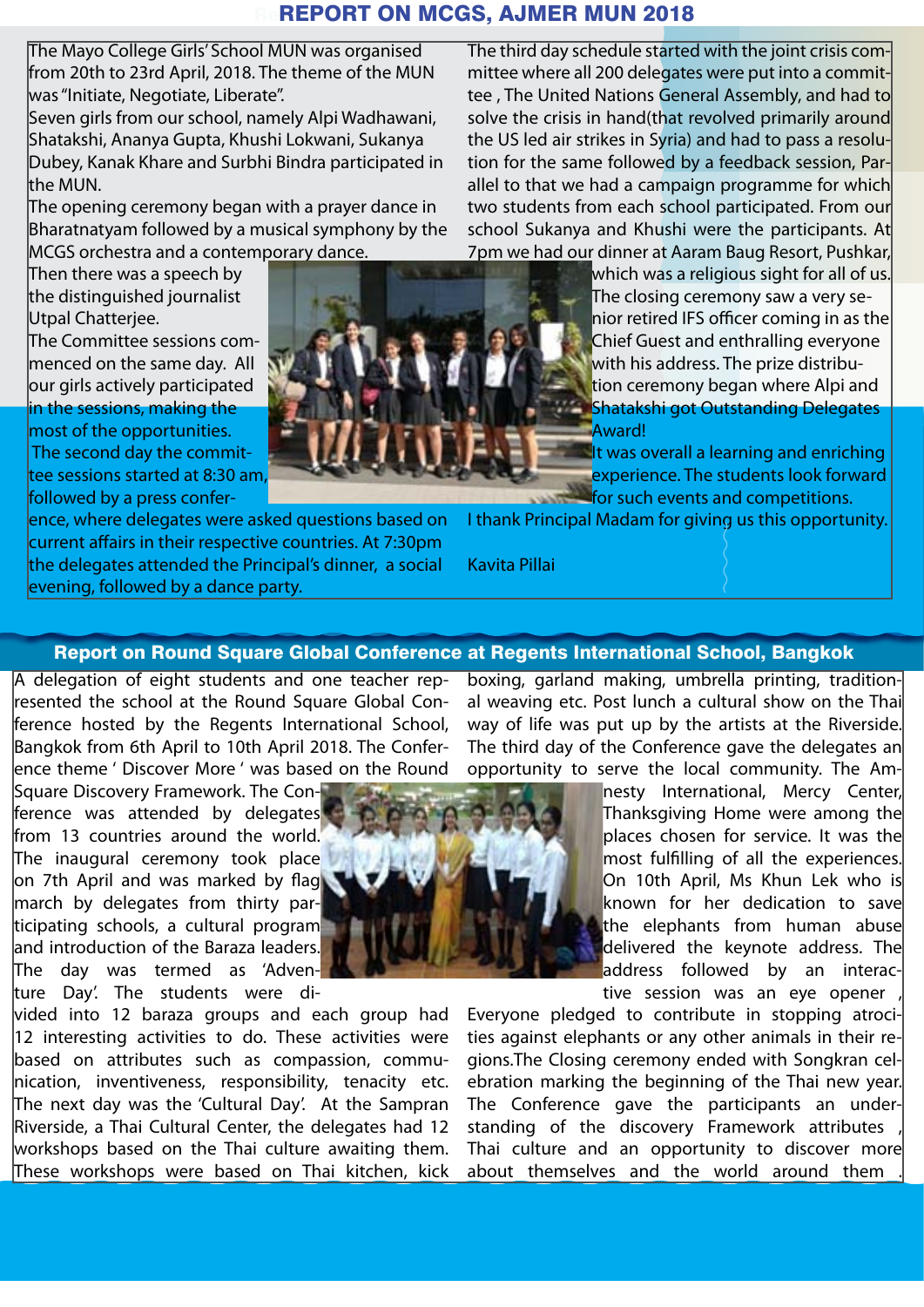### Inter Class Hindi Poetry Writing Competition

On 7th April 2018, Inter Class Hindi Poetry Writing Competition took place for classes VI ,VII, VIII . All Students from all classes participated in the competition. Different topics were given to the students according to their grade . The time limit was 40 minutes. All the students participated with full enthusiasm .

participated.

| Class VI          | <b>POSITION</b> |     |
|-------------------|-----------------|-----|
| Shreya Agarwal    |                 |     |
| Holding 9216 VI A |                 | 1st |
| Manasvi mudgal    |                 |     |
| Holding 9230 VIB  |                 | 2nd |
| Kalpana           |                 |     |
| Holding 9242 VI A |                 | 3rd |
| <b>Class VII</b>  |                 |     |
| Sumati Agarwal    |                 |     |
| M/9048 VII B      | 1st             |     |
|                   |                 |     |

| Manya gupta                           |     |
|---------------------------------------|-----|
| Holding 9304<br>VII B                 | 2nd |
| Ishika shrivastava                    |     |
| Holding 9231 VII B                    | 3rd |
| <b>Class VIII</b>                     |     |
| Yashika patni                         |     |
| <b>V/9113 VIII A</b>                  | 1st |
| Sanah tripathi                        |     |
| <b>V/9215 VIII B</b><br>$\mathcal{P}$ | nd  |
| Manshvi tulsyan                       |     |
|                                       |     |

The Western Dance Workshop was helmed by Mr. Jaydeep Timaniya assisted by Mr. Sandeep and Mr. Karan Shukla from Gujarat who trained our students in Contemporary dance style and Urban Hip Hop dance style respectively. There were two batches for Urban Hip Hop wherein each batch consisted of 40 students. One batch was formed for Contemporary dance style, in which 45 students



### REPORT OF INTER CLASS SPELLATHON COMPETITION FOR CLASSES 6 th& 7th

An interclass spellathon competition was organised in school for the students of class 6 and 7.The event incharge was Ms. Nidhi Chaturvedi. There were four teams of two participants each.The rounds of the competition were based on spellings, anagrams , homophones , compound words, what's the good word, picture identification , unjumbling , pronunciations

etc. Every round was of ten marks and scores were given out of a total of100 marks.Class 6A with Navya Gupta and Avni Shah as the participants stood first in the competition . Class 6B was second and Class 7B stood third .

NIDHI CHATURVEDI

### FIFTH NATIONAL EDITION OF I-PARLIAMENT

The Fifth National edition of I-Parliament was held from 6th - 9th April, 2018 at Jawahar Bhawan,New Delhi. Twelve girls from classes IX,X and XII participated in it.It is a student initiative ,mentored by the Rajiv Gandhi Institute for Contemporary Studies,New Delhi which is one of India's most

respected National policy think tanks. I-Parliament works on the principle "For the youth, By the youth". The Agenda for this session was "The Asylum Act" It was a four day interactive program and more than 300 delegates from various schools participated in the program. Participants were assigned to simulate political parties and got an opportunity to compete

for elections to leadership positions within their parties. Alpi Wadhwani was selected as the Shadow Minister for parliamentary affairs in BJP. Participants developed political strategies for their 'parties' and coalitions, under took "political negotiations to form and operate a coalition government. They discussed agendas with party and coalition

### partners.

Delegates debated on National issues of critical importance during "question hours and zero hours". They also got an opportunity to exchange their views with prominent political leaders and experts like Mr. Shashi Tharoor, ,Mr.

> Sanjay Jha,Mr.Jyotiraditya Scindia ,Mr Mohammad Hamid Ansari,Mr. Gaurav Gogoi and Ms. Sushmita dev.

This session also offered a unique press segment in which Jasmine Sachdeva participated . The Press Participants published their own Newspapers. Jasmine also got an opportunity to participate in " the free to speak debate" .Her speech was appreciated by the organizing committee and her video will be

up loaded on you tube. Vaibhavi Chandel was appreciated for showing her great confidence.

I-Parliament has given a unique opportunity to students to show case leadership skills ,meet peers from across the country and learn firsthand about policy challenges facing their generation .

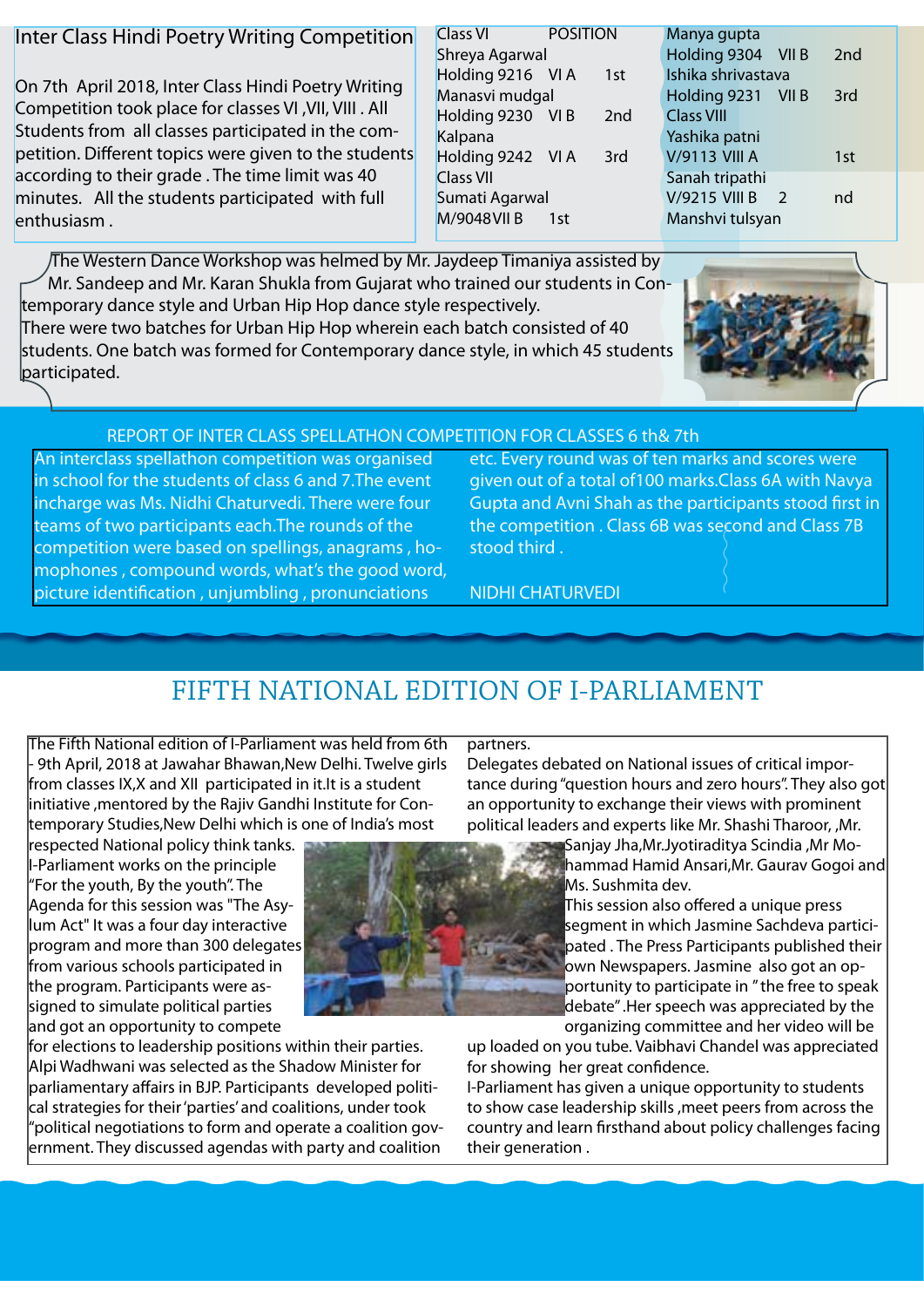|                           |               |                                               |            |                     |                         | <b>INTER HOUSE ATHLETIC MEET 2018-19</b>                 |      |                                    |              |              |                |
|---------------------------|---------------|-----------------------------------------------|------------|---------------------|-------------------------|----------------------------------------------------------|------|------------------------------------|--------------|--------------|----------------|
|                           |               |                                               |            |                     |                         | <b>RESULT MIDDLE GROUP</b>                               |      |                                    |              |              |                |
|                           |               |                                               |            |                     |                         | Event No.//1// Shot Put                                  |      |                                    |              |              |                |
|                           |               |                                               |            |                     |                         | S.N<br><b>NAME CL</b>                                    |      | House Time/Height/Distance/Pos/Pts |              |              |                |
|                           |               |                                               |            |                     |                         | 1. Manjyot Kaur                                          | VIII | Vasundhara                         | 6.43         | L            | 5              |
|                           |               | <b>INTER HOUSE LAWN TENNIS RESULT SENIORS</b> |            |                     |                         | 2. Vrinda Bansal                                         | IX   | Vasundhara                         | 5.80         | $\mathbf{H}$ | 3              |
|                           |               | <b>VASUNDHARA HOUSE</b>                       |            | <b>1ST Position</b> |                         | 3. Ashlesha Bajpai                                       | VIII | Madhavi                            | 5.73         | III          | $\overline{2}$ |
|                           |               | <b>NAME</b>                                   |            |                     | <b>CLASS HOUSE CODE</b> | 4. Anushka Bajpai                                        | IX   | Madhavi                            | 5.70         | IV           | $\mathbf{1}$   |
| 1.                        |               | <b>Manjyot Kaur</b>                           |            | VIII                | 9038                    | Event No.//2// 3000mts                                   |      |                                    |              |              |                |
| 2.                        |               | Nandini Agrawal                               |            | IX                  | 8972                    | S.N<br>NAME CL                                           |      | House Time/Height/Distance/Pos/Pts |              |              |                |
| 3.                        |               | Priyanshi Agrawal                             |            | VIII                | 8952                    | 1. Radhya Agrawal                                        | IX   | Vasundhara 13:38.30                |              |              | 5              |
|                           |               |                                               |            |                     |                         | 2. Shubhangi Aniragi IX                                  |      | Yashodhara 14:41.59 II             |              |              | $\overline{3}$ |
|                           |               | YASHODHARA HOUSE                              |            |                     | <b>2ND Position</b>     | 3. Hanisha Jain                                          | IX   | Usha                               | 15:24.09 III |              | $\overline{2}$ |
|                           |               | <b>NAME</b>                                   |            |                     |                         | CLASS HOUSE CODE 4. Tanishka Agrawal                     | IX   | Vasundhara 15:35.61 IV             |              |              | 1              |
| 1.                        |               | <b>Tanisha Kapoor</b>                         |            | IX                  | 9165                    |                                                          |      |                                    |              |              |                |
| 2.                        |               | Sanyogita S. Tomar                            |            | IX                  | 9327                    | INTERHOUSE BADMINTON COMPETITION [MIDDLES] 2018-2019     |      |                                    |              |              |                |
| $\overline{\mathbf{3}}$ . |               | <b>Shreya Prasad</b>                          |            | IX                  | 8636                    | <b>RESULTS</b>                                           |      |                                    |              |              |                |
|                           |               |                                               |            |                     |                         | 1 POSITION-VASUNDHARA HOUSE                              |      |                                    |              |              |                |
|                           |               | <b>MADHAVI HOUSE</b>                          |            |                     | <b>3RD Position</b>     | <b>PUNSHIBI KONSAM</b>                                   | 9th  | 8802                               |              |              |                |
|                           |               | <b>NAME</b>                                   |            |                     | <b>CLASS HOUSE CODE</b> | <b>LAVANYA GANDHI</b>                                    | 9th  | 8865                               |              |              |                |
| $\vert$ 1.                |               | Lavanya Mittal                                |            | <b>VIII</b>         | 8990                    | <b>SHRISTI MITTAL</b>                                    | 9th  | 8957                               |              |              |                |
| $\overline{\mathbf{2}}$ . |               | Devyani Mittal                                |            | <b>VIII</b>         | 8991                    | <b>TANVI SINGH</b>                                       | 8th  | 9031                               |              |              |                |
| 3.                        |               | Smahi Bansal                                  |            | VIII                | 8916                    |                                                          |      |                                    |              |              |                |
|                           |               |                                               |            |                     |                         | 2 POSITION-YASHODHARA HOUSE                              |      |                                    |              |              |                |
|                           |               | <b>INTERHOUSE BASKETBALL (MIDDLE)</b>         |            |                     |                         | <b>AARUSHI PANDEY</b>                                    | 9th  | 9110                               |              |              |                |
|                           |               |                                               |            |                     |                         |                                                          |      |                                    |              |              |                |
|                           |               |                                               |            |                     |                         | <b>ISHITA SHIVHARE</b>                                   | 9th  | 9058                               |              |              |                |
|                           |               | <b>MADHAVI HOUSE 1st position</b>             |            |                     |                         | <b>SHREYA PRASAD</b>                                     | 9th  | 8636                               |              |              |                |
|                           |               |                                               |            |                     |                         | <b>ANIBEN RAI</b>                                        | 8th  | 8910                               |              |              |                |
|                           |               | Meeta Konjengbam 9th                          |            | M/8960              |                         |                                                          |      |                                    |              |              |                |
|                           |               | Animeet Siddhu                                | 9th        | M/9092              |                         | <b>3 POSITION-USHA HOUSE</b>                             |      |                                    |              |              |                |
|                           |               | Kashish Gupta                                 | 9th        | M/8692              |                         | ZOYA AMAL RAKESHI 9TH                                    |      |                                    |              |              |                |
|                           |               | Anushka Shree Bajpai9th                       |            | M/9060              |                         | <b>CINDRELA JOHN</b>                                     | 8TH  | 8923                               |              |              |                |
|                           |               | Sanjana Duhlani                               | 9th        | M/9117              |                         | <b>RITOBINA DEY</b>                                      | 9TH  | 8800                               |              |              |                |
|                           | Avni Pandey   |                                               | 8th        | M/9303              |                         | <b>AADYA SINHA</b>                                       | 8TH  | 8956                               |              |              |                |
|                           | Taniya Jain   |                                               | 8th        | M/8961              |                         |                                                          |      |                                    |              |              |                |
|                           |               | Priyadarshana Jain                            | 9th        | M/8913              |                         | <b>4 POSITION-MADHAVI HOUSE</b>                          |      |                                    |              |              |                |
|                           |               | Surbhi bindra                                 | 9th        | M/8807              |                         | <b>NEETU BHAGAT</b>                                      | 9TH  | 8690                               |              |              |                |
|                           |               | Manvi Gautam                                  | 9th        | M/8811              |                         | DIVYANSHI TANDON                                         | 9TH  | 9226                               |              |              |                |
|                           |               | Priyanshi Bijuria                             | 8th        | M/9096              |                         | <b>DIKSHA</b>                                            | 9TH  | 9271                               |              |              |                |
|                           | Paridhi Jain  |                                               | 8th        | M/8978              |                         | RIDHI AGARWAL                                            | 8TH  |                                    |              |              |                |
|                           |               |                                               |            |                     |                         |                                                          |      |                                    |              |              |                |
|                           |               | USHA HOUSE 2nd position                       |            |                     |                         | <b>REPORT of Movie fest</b>                              |      |                                    |              |              |                |
|                           |               | Sudiksha Agarwal                              | 9th        | 8642                |                         | April 6th to 8th we had movie fest. Each day two movies  |      |                                    |              |              |                |
|                           | Rea Agrawal   |                                               | 8th        | 8924                |                         | were screened.                                           |      |                                    |              |              |                |
|                           |               | Himanshi Ragoria                              | 8th        | 8974                |                         | One in Hindi and another in English language. We covered |      |                                    |              |              |                |
|                           |               | Anushka Singh                                 | 9th        | 9134                |                         | all the genre in the movie fest. It was organised in the |      |                                    |              |              |                |
|                           |               | Aadhya Sinha                                  | 8th        | 8956                |                         | <b>MJS Hall.</b>                                         |      |                                    |              |              |                |
|                           | Shristi Singh |                                               | 9th        | 9083                |                         | <b>Event Incharge</b>                                    |      |                                    |              |              |                |
|                           |               | Cindrella John                                | 8th        | 8923                |                         | Ms Geeta Kohli                                           |      |                                    |              |              |                |
|                           |               | Anjali Shakya                                 | 8th        | 8973                |                         |                                                          |      |                                    |              |              |                |
|                           |               | Sanjana Gurung                                | 9th        | 8900                |                         |                                                          |      |                                    |              |              |                |
|                           |               | Navya Mishra                                  | 9th        | 9235                |                         |                                                          |      |                                    |              |              |                |
|                           | Shanya Jain   | <b>Manasvi Bansal</b>                         | 8th<br>9th | 9156<br>8985        |                         |                                                          |      |                                    |              |              |                |